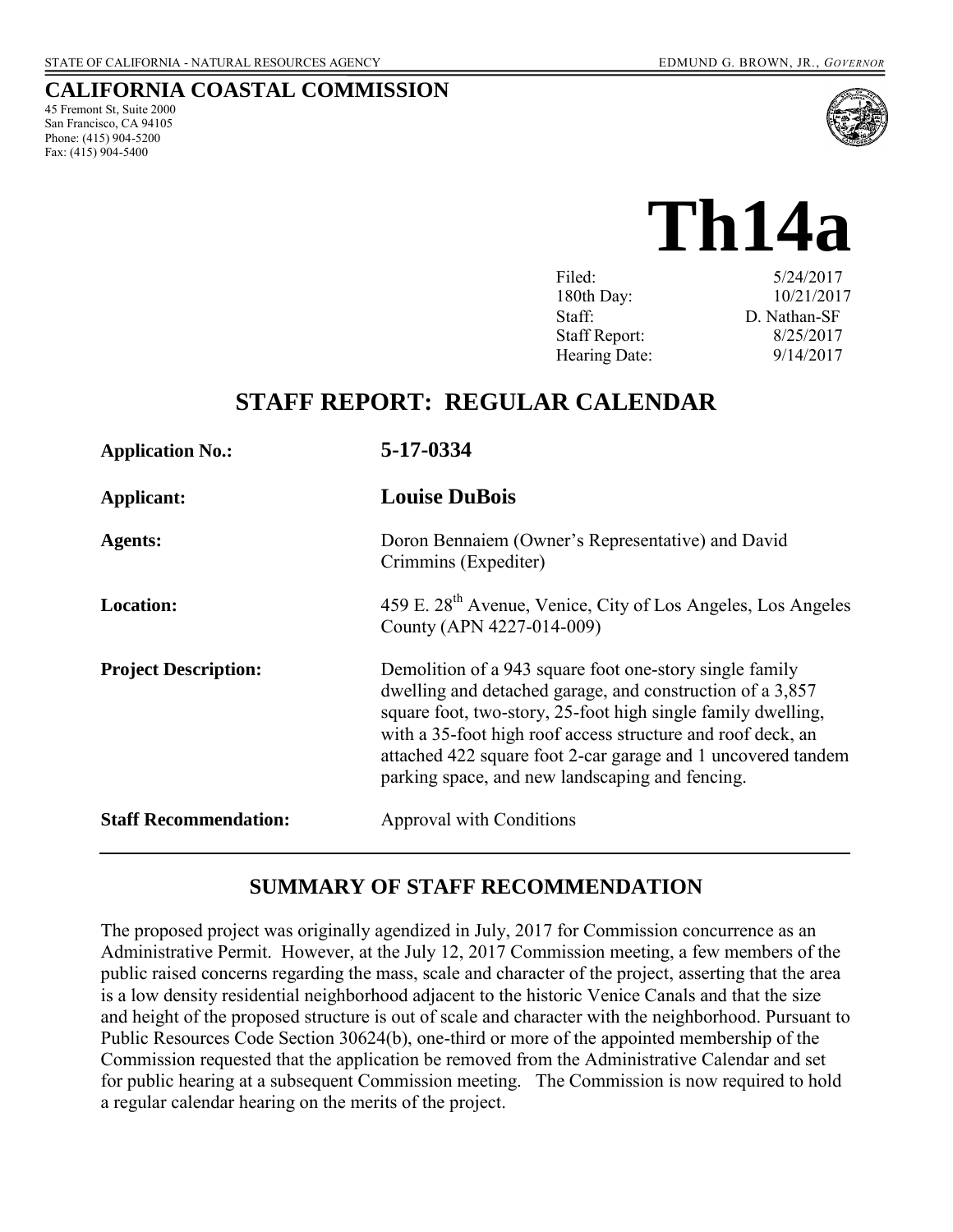The proposed project consists of the demolition of a 943 sq. ft., one-story single-family residence and the construction of a two-story, 25-ft. high, approximately 3,857 sq. ft. single family dwelling on a lot of 4,300 sq. ft. (**[Exhibit 2](https://documents.coastal.ca.gov/reports/2017/9/th14a/th14a-9-2017-exhibits.pdf)**) at 459 E. 28th Avenue in the Southeast subarea of Venice, Los Angeles **[\(Exhibit 1\)](https://documents.coastal.ca.gov/reports/2017/9/th14a/th14a-9-2017-exhibits.pdf).** The proposed residence includes 4 bedrooms, 4½ bathrooms, a roof deck accessible from a 35-foot high roof access structure, an attached 422 sq. ft. 2-car garage and an uncovered tandem parking space, and new landscaping features and fencing. The proposed project received a local coastal development permit (Case No. 2016-2104) from the Los Angeles Department of City Planning on February 28, 2017.

Staff has concluded that the proposed two-story single family residence is visually compatible with the scale, mass, and character of the surrounding residential neighborhood, which consists primarily of one, two and three-story residential structures. The proposed project conforms to the height limits as set forth in the certified Venice Land Use Plan and provides a 25-foot deep front yard setback, while the design component provides for an articulated front and rear façade, which minimizes the overall box-like design of the proposed development (**[Exhibits 2 and 5\)](https://documents.coastal.ca.gov/reports/2017/9/th14a/th14a-9-2017-exhibits.pdf)**. Furthermore, the applicant has provided a streetscape analysis which shows that the proposed project is well within the range of building heights and sizes in the surrounding neighborhood (**[Exhibit 4](https://documents.coastal.ca.gov/reports/2017/9/th14a/th14a-9-2017-exhibits.pdf)**).

Therefore, Staff recommends **approval** of Coastal Development Permit Application No. 5-17-0334 with conditions, as it conforms to Chapter 3 of the Coastal Act and the height and setback limitations of the Venice Land Use Plan. The recommended special conditions require the applicant to undertake development in accordance with the approved final plans, provide for waterconservation through landscaping and irrigation, and implement construction best management practices.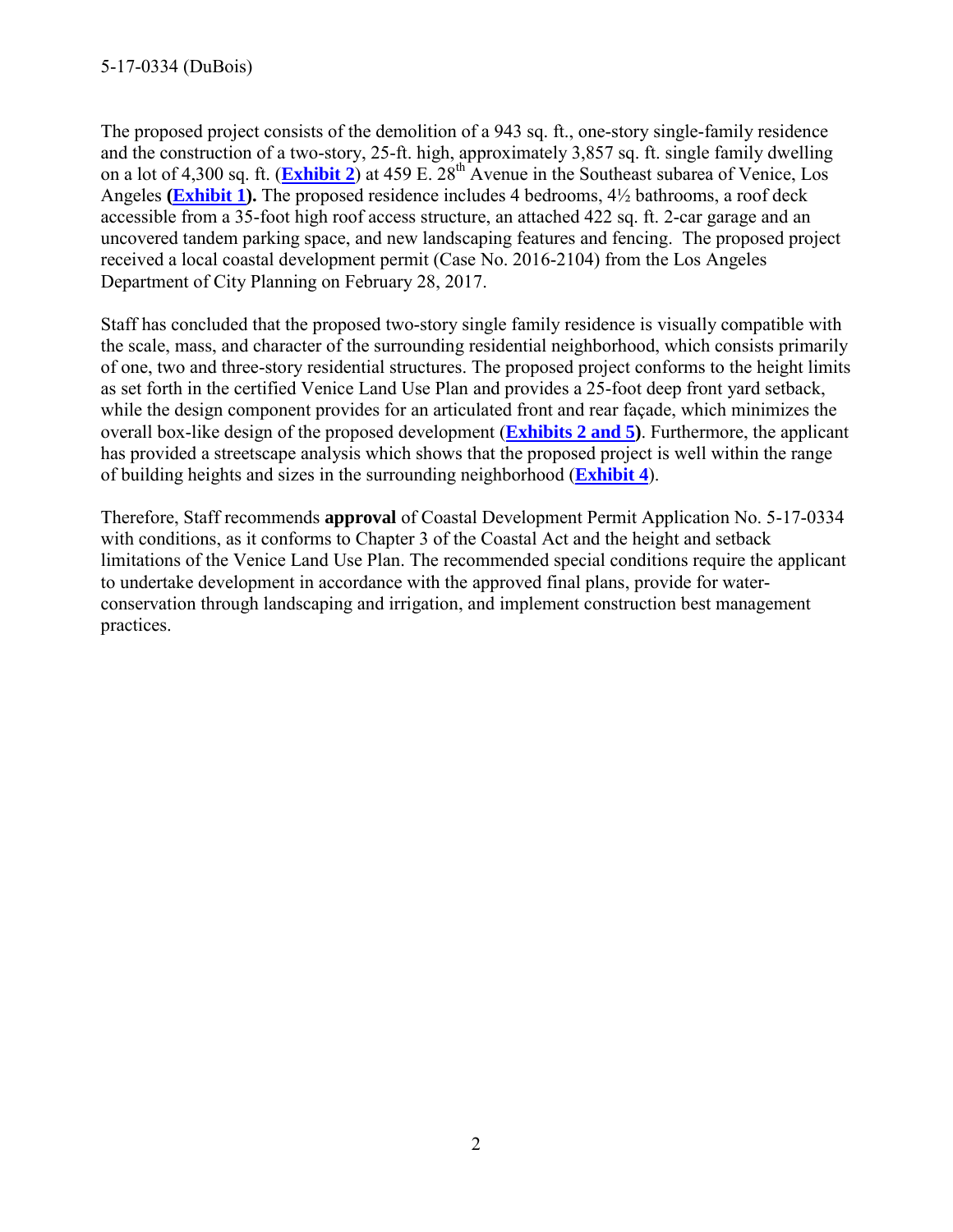# **TABLE OF CONTENTS**

#### **APPENDICES**

Appendix A - Substantive File Documents

# **EXHIBITS**

[Exhibit 1 – Project Location](https://documents.coastal.ca.gov/reports/2017/9/th14a/th14a-9-2017-exhibits.pdf) Exhibit 2 – [Project Plans and Elevations](https://documents.coastal.ca.gov/reports/2017/9/th14a/th14a-9-2017-exhibits.pdf) Exhibit 3 – [Venice Neighborhood Council Approval Letter](https://documents.coastal.ca.gov/reports/2017/9/th14a/th14a-9-2017-exhibits.pdf) Exhibit 4 – [Streetscape and Scale Analysis](https://documents.coastal.ca.gov/reports/2017/9/th14a/th14a-9-2017-exhibits.pdf) Exhibit 5 – [Project Renderings](https://documents.coastal.ca.gov/reports/2017/9/th14a/th14a-9-2017-exhibits.pdf)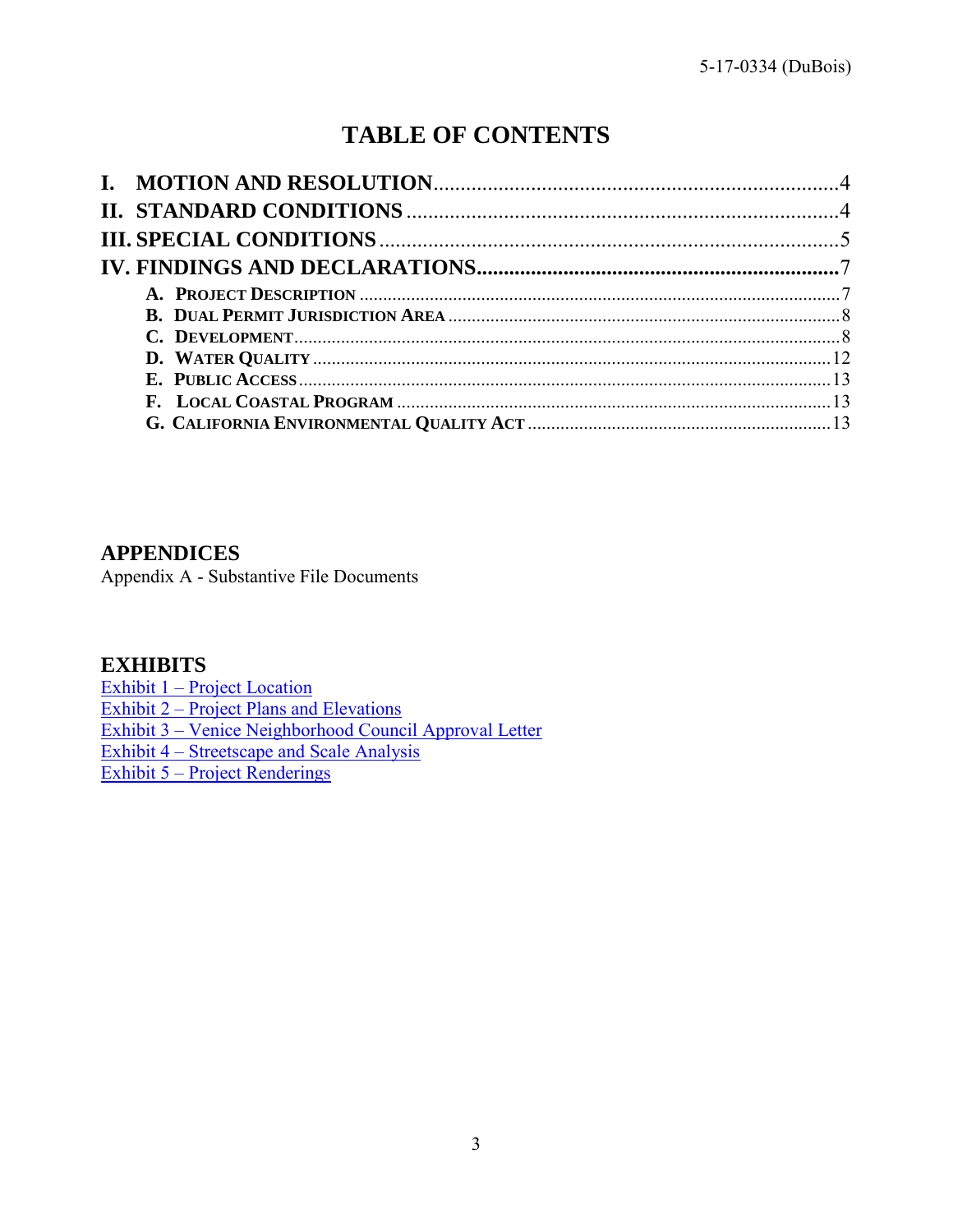# <span id="page-3-0"></span>**I. MOTION AND RESOLUTION**

#### **Motion:**

*I move that the Commission approve Coastal Development Permit Application No. 5-17-0334 pursuant to the staff recommendation.*

Staff recommends a **YES** vote. Passage of this motion will result in approval of the permit as conditioned and adoption of the following resolution and findings. The motion passes only by affirmative vote of a majority of the Commissioners present.

#### **Resolution:**

*The Commission hereby approves a coastal development permit for the proposed development and adopts the findings set forth below on grounds that the development as conditioned will be in conformity with the policies of Chapter 3 of the Coastal Act and will not prejudice the ability of the local government having jurisdiction over the area to prepare a Local Coastal Program conforming to the provisions of Chapter 3. Approval of the permit complies with the California Environmental Quality Act because either 1) feasible mitigation measures and/or alternatives have been incorporated to substantially lessen any significant adverse effects of the development on the environment, or 2) there are no further feasible mitigation measures or alternatives that would substantially lessen any significant adverse impacts of the development on the environment.* 

## <span id="page-3-1"></span>**II. STANDARD CONDITIONS**

This permit is granted subject to the following standard conditions:

- 1. **Notice of Receipt and Acknowledgment**. The permit is not valid and development shall not commence until a copy of the permit, signed by the permittee or authorized agent, acknowledging receipt of the permit and acceptance of the terms and conditions, is returned to the Commission office.
- 2. **Expiration.** If development has not commenced, the permit will expire two years from the date on which the Commission voted on the application. Development shall be pursued in a diligent manner and completed in a reasonable period of time. Application for extension of the permit must be made prior to the expiration date.
- 3. **Interpretation.** Any questions of intent of interpretation of any condition will be resolved by the Executive Director or the Commission.
- 4. **Assignment.** The permit may be assigned to any qualified person, provided assignee files with the Commission an affidavit accepting all terms and conditions of the permit.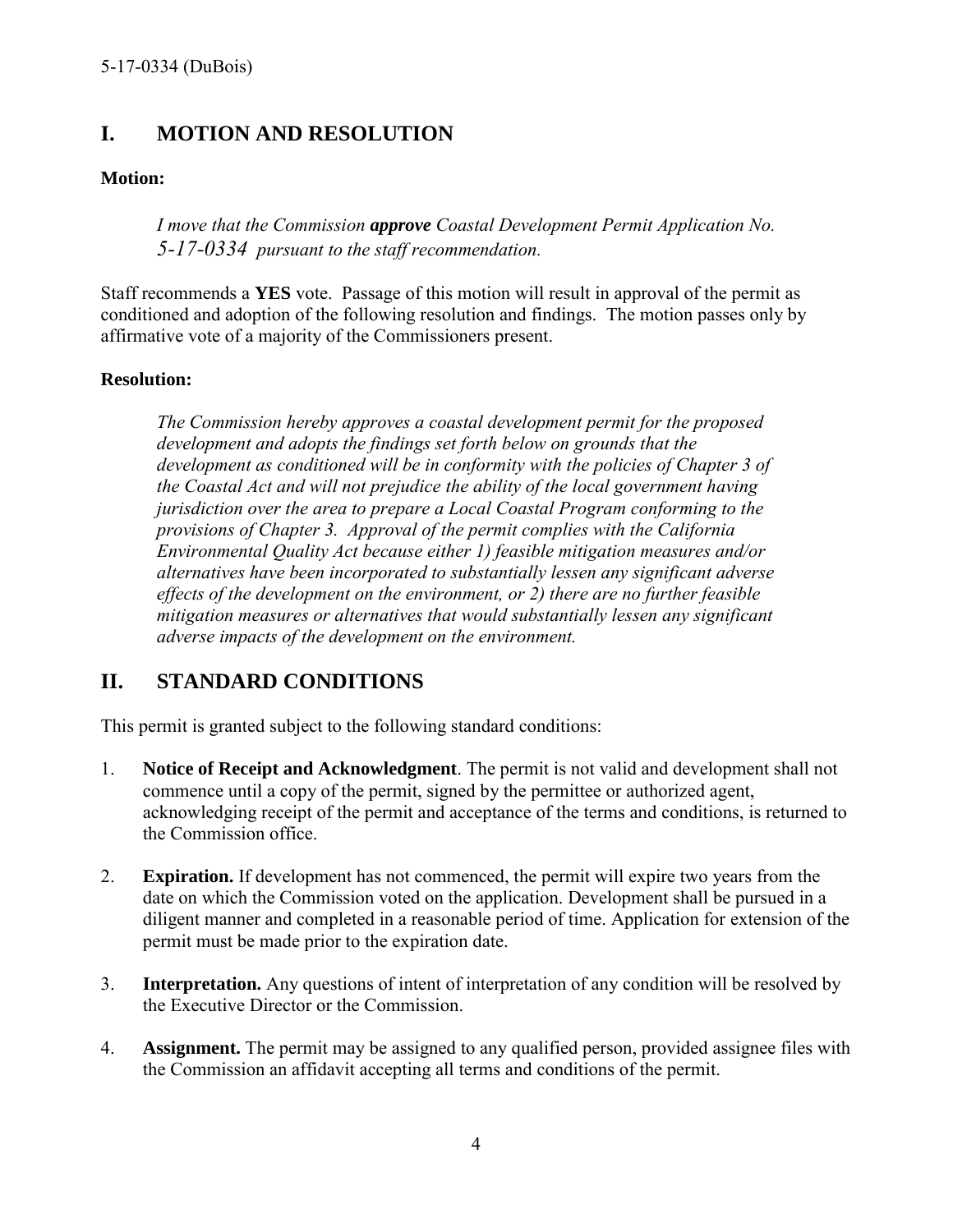5. **Terms and Conditions Run with the Land.** These terms and conditions shall be perpetual, and it is the intention of the Commission and the permittee to bind all future owners and possessors of the subject property to the terms and conditions.

# <span id="page-4-0"></span>**III. SPECIAL CONDITIONS**

This permit is granted subject to the following special conditions:

<span id="page-4-1"></span>1. **Permit Compliance.** Coastal Development Permit 5-17-0334 authorizes the demolition of a singlefamily dwelling and the construction of a two-story single-family residence with an attached garage. The applicant shall maintain three (3) parking spaces on-site over the life of the approved development. All development must occur in strict compliance with the proposal as set forth in the application, subject the special conditions.

The permittee shall undertake development in accordance with the approved plans. Any proposed changes to the approved final plans shall be reported to the Executive Director. No changes to the approved final plans shall occur without a Commission amendment to this coastal development permit unless the Executive Director determines that no amendment is required.

- <span id="page-4-2"></span>2. **Landscape and Irrigation.** By acceptance of the permit, the permittee agrees, on behalf of all future successors and assigns, that:
	- (a) Vegetated landscaped areas shall consist of native plants or non-native drought tolerant plants, which are non-invasive. No plant species listed as problematic and/or invasive by the California Native Plant Society (http://www.CNPS.org/), the California Invasive Plant Council (formerly the California Exotic Pest Plant Council) (http://www.calipc.org/), or as may be identified from time to time by the State of California shall be employed or allowed to naturalize or persist on the site. No plant species listed as a "noxious weed" by the State of California or the U.S. Federal Government shall be utilized within the property. All plants shall be low water use plants as identified by California Department of Water Resources (See: http://www.water.ca.gov/wateruse efficiency/docs/wucols00.pdf).
	- (b) The permittee shall maintain the proposed rain barrels in a functional state over the life of the development. If the rain barrels cease functioning, the permittee shall replace them.
	- (c) Use of reclaimed water for irrigation is encouraged. If using potable water for irrigation, only drip or microspray irrigation systems may be used. Other water conservation measures shall be considered, such as weather based irrigation controllers.
- <span id="page-4-3"></span>3. **Construction Responsibilities and Debris Removal.** By acceptance of this permit, the permittee agrees that the approved development shall be carried out in compliance with the following BMPs: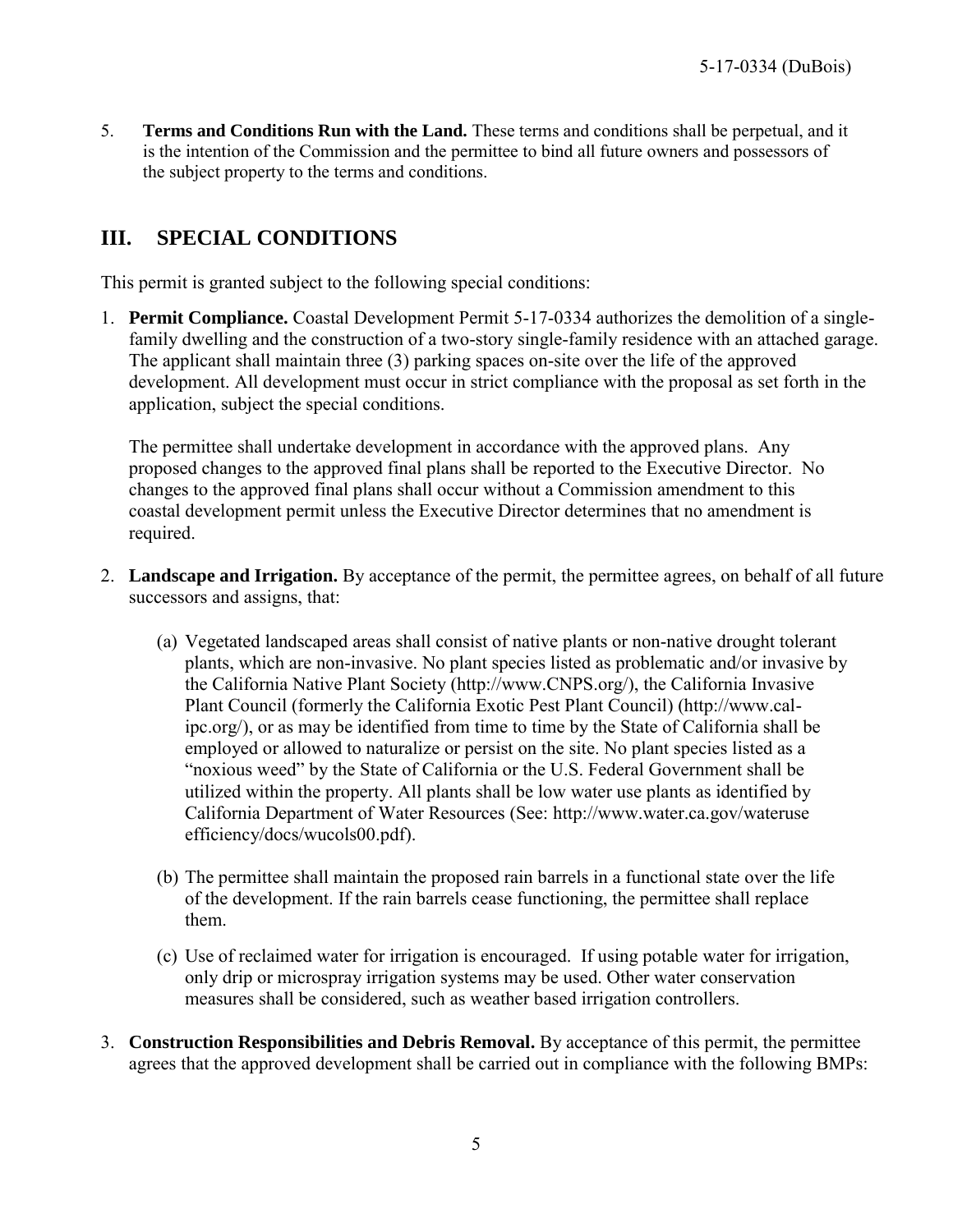- (a) No demolition or construction materials, debris, or waste shall be placed or stored where it may enter sensitive habitat, receiving waters or a storm drain, or be subject to wave, wind, rain, or tidal erosion and dispersion.
- (b) No demolition or construction equipment, materials, or activity shall be placed in or occur in any location that would result in impacts to environmentally sensitive habitat areas, streams, wetlands or their buffers.
- (c) Any and all debris resulting from demolition or construction activities shall be removed from the project site within 24 hours of completion of the project.
- (d) Demolition or construction debris and sediment shall be removed from work areas each day that demolition or construction occurs to prevent the accumulation of sediment and other debris that may be discharged into coastal waters.
- (e) All trash and debris shall be disposed in the proper trash and recycling receptacles at the end of every construction day.
- (f) The applicant shall provide adequate disposal facilities for solid waste, including excess concrete, produced during demolition or construction.
- (g) Debris shall be disposed of at a legal disposal site or recycled at a recycling facility. If the disposal site is located in the coastal zone, a coastal development permit or an amendment to this permit shall be required before disposal can take place unless the Executive Director determines that no amendment or new permit is legally required.
- (h) All stock piles and construction materials shall be covered, enclosed on all sides, shall be located as far away as possible from drain inlets and any waterway, and shall not be stored in contact with the soil.
- (i) Machinery and equipment shall be maintained and washed in confined areas specifically designed to control runoff. Thinners or solvents shall not be discharged into sanitary or storm sewer systems.
- (j) During construction of the project, no runoff, site drainage or dewatering shall be directed from the site into any street, alley or stormdrain, unless specifically authorized by the California Regional Water Quality Control Board.
- (k) The discharge of any hazardous materials into any receiving waters shall be prohibited.
- (l) Spill prevention and control measures shall be implemented to ensure the proper handling and storage of petroleum products and other construction materials. Measures shall include a designated fueling and vehicle maintenance area with appropriate berms and protection to prevent any spillage of gasoline or related petroleum products or contact with runoff. The area shall be located as far away from the receiving waters and storm drain inlets as possible.
- (m)Best Management Practices (BMPs) and Good Housekeeping Practices (GHPs) designed to prevent spillage and/or runoff of demolition or construction-related materials, and to contain sediment or contaminants associated with demolition or construction activity, shall be implemented prior to the on-set of such activity.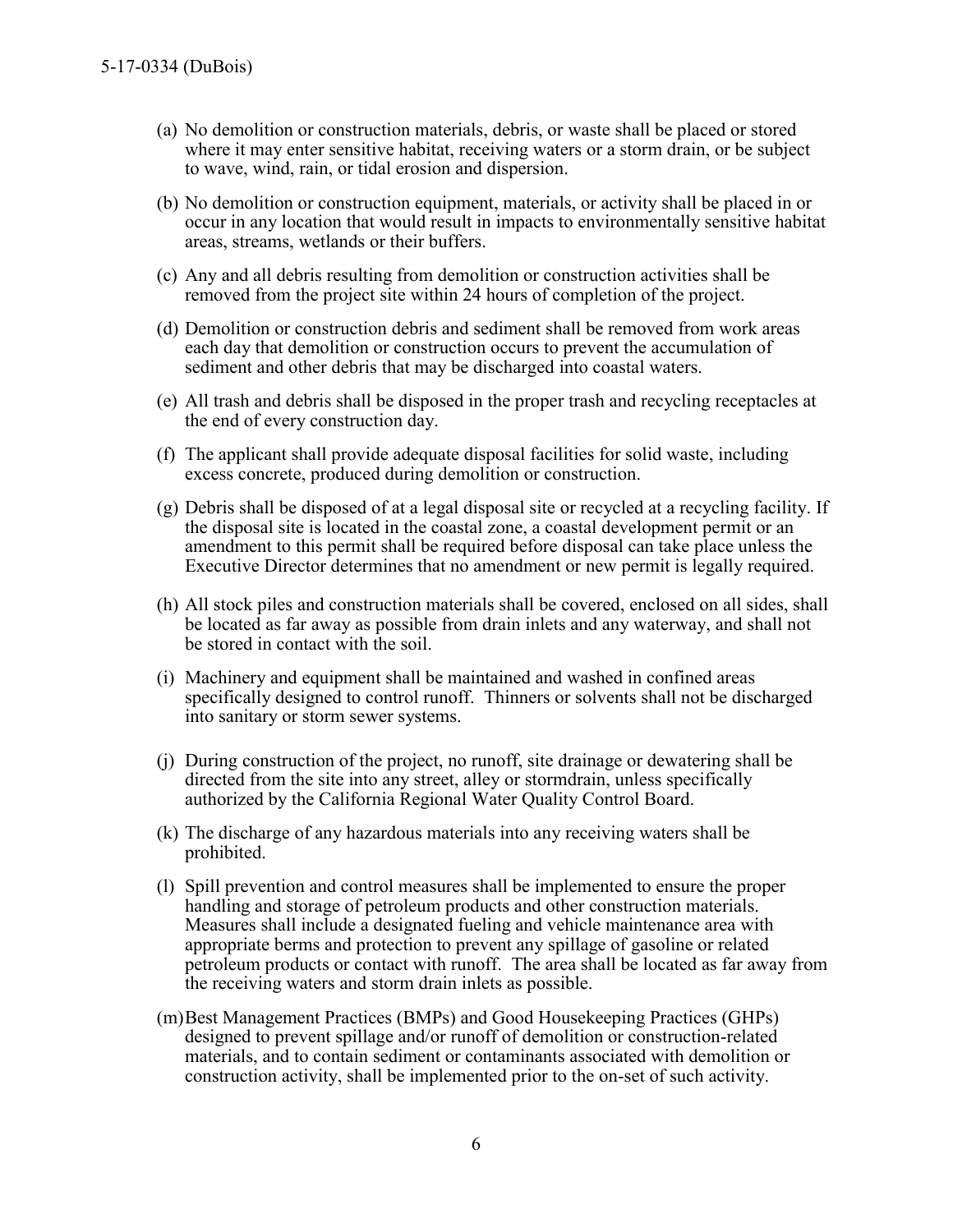(n) All BMPs shall be maintained in a functional condition throughout the duration of construction activity.

# <span id="page-6-0"></span>**IV. FINDINGS AND DECLARATIONS**

#### <span id="page-6-1"></span>**A. PROJECT DESCRIPTION**

The project site is located at  $459 \text{ E}$ .  $28^{\text{th}}$  Avenue in the Southeast subarea of Venice, Los Angeles **[\(Exhibit 1\)](https://documents.coastal.ca.gov/reports/2017/9/th14a/th14a-9-2017-exhibits.pdf).** The subject parcel, located one black east of the canals, has a width of approximately 43 feet and a depth of approximately 100 feet for a total lot area of approximately 4,300 sq. ft.

The applicant proposes to demolish a 943 sq. ft., one-story single-family residence and construct a two-story, 25-ft. high, approximately 3,857 sq. ft. single family dwelling, with 4 bedrooms, 4½ bathrooms, a roof deck accessible from a roof access structure of approximately 97 sq. ft. and approximately 9 ft. above the roofline on the eastern side of the roof, an attached 422 sq. ft. 2-car garage and an uncovered tandem parking space, and new landscaping features and fencing (**[Exhibit](https://documents.coastal.ca.gov/reports/2017/9/th14a/th14a-9-2017-exhibits.pdf)  [2](https://documents.coastal.ca.gov/reports/2017/9/th14a/th14a-9-2017-exhibits.pdf)**). The proposed project also has an articulated front and rear façade, with recessed front and rear doorways on the  $1<sup>st</sup>$  floor and front and rear balconies projecting outwards on the  $2<sup>nd</sup>$  floor. The proposed project provides a 25-foot deep front yard setback, and a 15-foot deep rear setback. No exceptions or variances have been requested from City building codes or standards.

The project site is part of a developed residential neighborhood and is designated R1-1-0 (Low Density Residential) by the Venice Land Use Plan and City of Los Angeles Zoning Code. The subject site is approximately 1/3 of a mile inland of the public beach and one block (100 feet) southeast of the Venice Canals. The subject lot fronts  $28<sup>th</sup>$  Avenue, a two-way approximately 60foot wide street. The rear property line abuts Court A, a 20-foot wide alley behind the project site. This residential neighborhood predominantly features one and two-story single-family homes and multi-family residences on both sides of the block. The proposed project is not located on a canal, as the alley to the rear of the property separates the subject site from another row of housing directly on the nearest canal (Sherman Canal). Most of the residences on Sherman Canal are three stories in height. Although the subject site is near to the historic Venice Canals, the property is recognized under the Venice Land Use Plan as part of the Southeast subarea of Venice and is not designated by the City as a historic resource within the community. Further, SurveyLA, which is used as a guideline for historic resources in the area, also does not consider the property a historic resource.

The City issued the Director's Determination (DIR-2016-2104-CDP-SPP-MEL) on February 28, 2017 for the proposed project's conformance to the Venice Specific Plan. The project was also found to be exempt from CEQA (ENV-2016-2105-CE). Additionally, on December 20, 2016, the proposed project also received approval from the Venice Neighborhood Council, which recommended approval of the proposed development by a vote of 14-0-1 **[\(Exhibit 3\)](https://documents.coastal.ca.gov/reports/2017/9/th14a/th14a-9-2017-exhibits.pdf).**

On February 28, 2017, the City of Los Angeles approved the applicant's local coastal development permit pursuant to a public hearing on December 5, 2016. The project description of the Local CDP No. 2016-2104 reads as follows: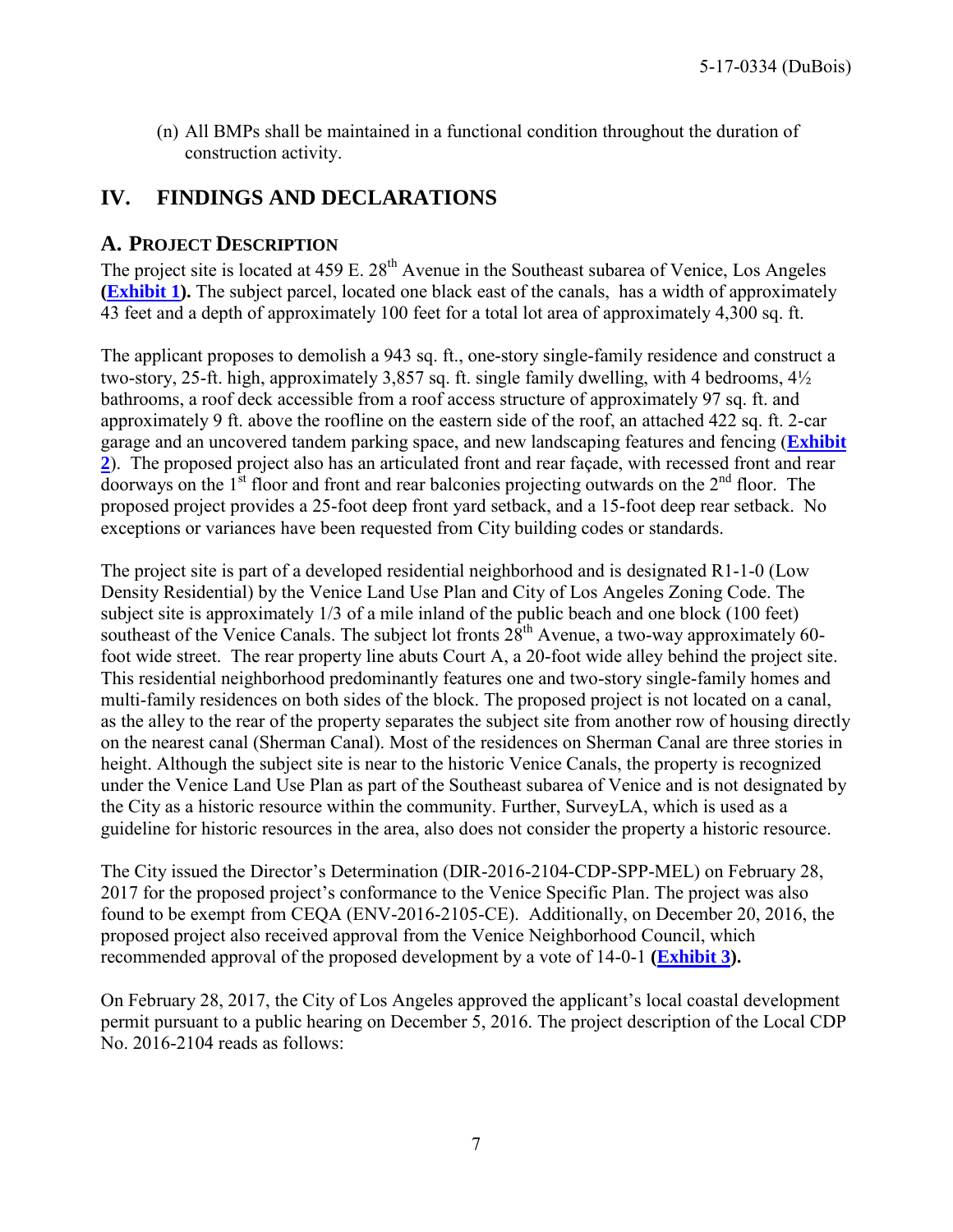"…the demolition of an existing single-family dwelling/accessory structure and the construction, use and maintenance of a new, single-family dwelling with an attached garage, within the dual jurisdiction area of the Coastal Zone."

The City's determination was not appealed at the local level, and on March 21, 2017, notification of the City's action on the local coastal development permit was received by the South Coast District Office, and the applicant was notified of the Commission's 20 working-day appeal period. No appeal was received, and the appeal period ended 5 p.m. April 19, 2017.

The applicant then applied for a coastal development permit from the Coastal Commission on April 24, 2017, as is required in the *Dual Permit Jurisdiction* area. Coastal Commission staff recommended approval of the project on the Administrative Calendar at the July 2017 Commission meeting in Seaside, where members of the public raised concerns about the project's size and scale in relationship to community character, and, pursuant to Public Resources Code Section 30624, one-third or more of the appointed membership of the Commission requested the application to be removed from the Administrative Calendar and set for public hearing at a subsequent Commission meeting. The Commission is now required to hold a regular calendar hearing on the merits of the project. Chapter 3 of the Coastal Act is the standard of review.

# <span id="page-7-0"></span>**B. DUAL PERMIT JURISDICTION AREA**

Within the areas specified in Section 30601 of the Coastal Act, which is known in the City of Los Angeles permit program as the *Dual Permit Jurisdiction* area, the Coastal Act requires that any development which receives a local coastal development permit also obtain a second (or "dual") coastal development permit from the Coastal Commission. For projects located inland of the areas identified in Section 30601 (i.e., projects in the *Single Permit Jurisdiction* area), the City of Los Angeles local coastal development permit is the only coastal development permit required. In this case, the project site is within the Dual Permit Jurisdiction area. The City of Los Angeles completed its final action to approve local Coastal Development Permit No. DIR-2016-2104-CDP-SPP-MEL on February 28, 2017 and reported its action to the Coastal Commission on March 21, 2017. The local coastal development permit was not appealed at the local level or to the Commission. The City's findings indicate that the approved development is consistent with the character of the area and will not prejudice its ability to prepare a local coastal program.

## <span id="page-7-1"></span>**C. DEVELOPMENT**

The Venice community – including the beach, the boardwalk, the canals, and the eclectic architectural styles of the neighborhoods – is one of the most popular visitor destinations in California with 16 million people visiting annually.<sup>1</sup> The Venice community is primarily residential, however, and the continued change in the residential character of the Venice Community has been a cause of public concern over the years.

Section 30251 of the Coastal Act states in part:

*The scenic and visual qualities of coastal areas shall be considered and protected as a resource of public importance. Permitted development shall…be visually compatible with the character of surrounding areas...*

 1 Venice Chamber of Commerce website. <http://venicechamber.net/visitors/about-venice/>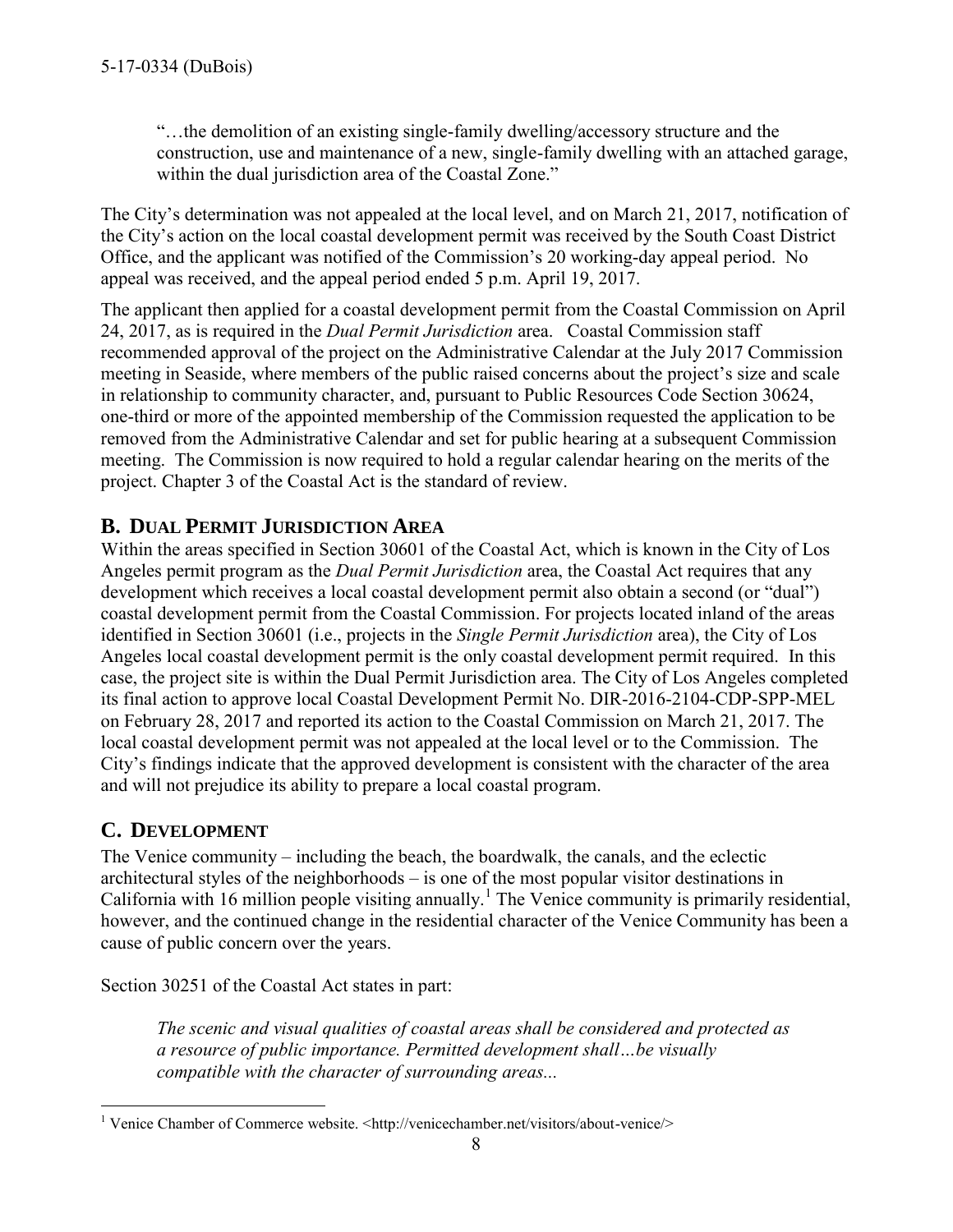Section 30253 of the Coastal Act states in part:

*New development shall…* 

*e) where appropriate, protect special communities and neighborhoods that, because of their unique characteristics, are popular visitor destination points for recreational uses.* 

Sections 30251 and 30253 of the Coastal Act state that such scenic areas and special communities shall be protected.

When the Commission certified the Venice Land Use Plan (LUP) in 2001, it considered the potential impacts that development could have on community character and adopted policies and specific residential building standards to ensure development was designed with pedestrian scale and compatibility with surrounding development. Given the specific conditions surrounding the subject site and the eclectic development pattern of Venice, it is appropriate to use the certified LUP policies as guidance in determining whether or not the project is consistent with sections 30251 and 30253 of the Coastal Act.

In this case, the certified Venice Land Use Plan echoes the priority expressed in Coastal Act for preservation of the nature and character of unique residential communities and neighborhoods:

Policy I. E. 1, General, states

*Venice's unique social and architectural diversity should be protected as a Special Coastal Community pursuant to Chapter 3 of the California Coastal Act of 1976.* 

Policy I. E. 2. Scale, states.

*New development within the Venice Coastal Zone shall respect the scale and character of the community development. Buildings which are of a scale compatible with the community (with respect to bulk, height, buffer and setback) shall be encouraged. All new development and renovations should respect the scale, massing, and landscape of existing residential neighborhoods.* 

Policy I. E. 3. Architecture, states.

*Varied styles of architecture are encouraged with building facades which incorporate varied planes and textures while maintaining the neighborhood scale and massing.* 

Certified Venice LUP Policy I.A.1 states, in part:

*The maximum densities, building heights and bulks for residential development in the Venice Coastal Zone shall be defined by the Land Use Plan Maps and Height Exhibits (Exhibits 9 through 16), and the corresponding land use categories and the development standards as described in this LUP…*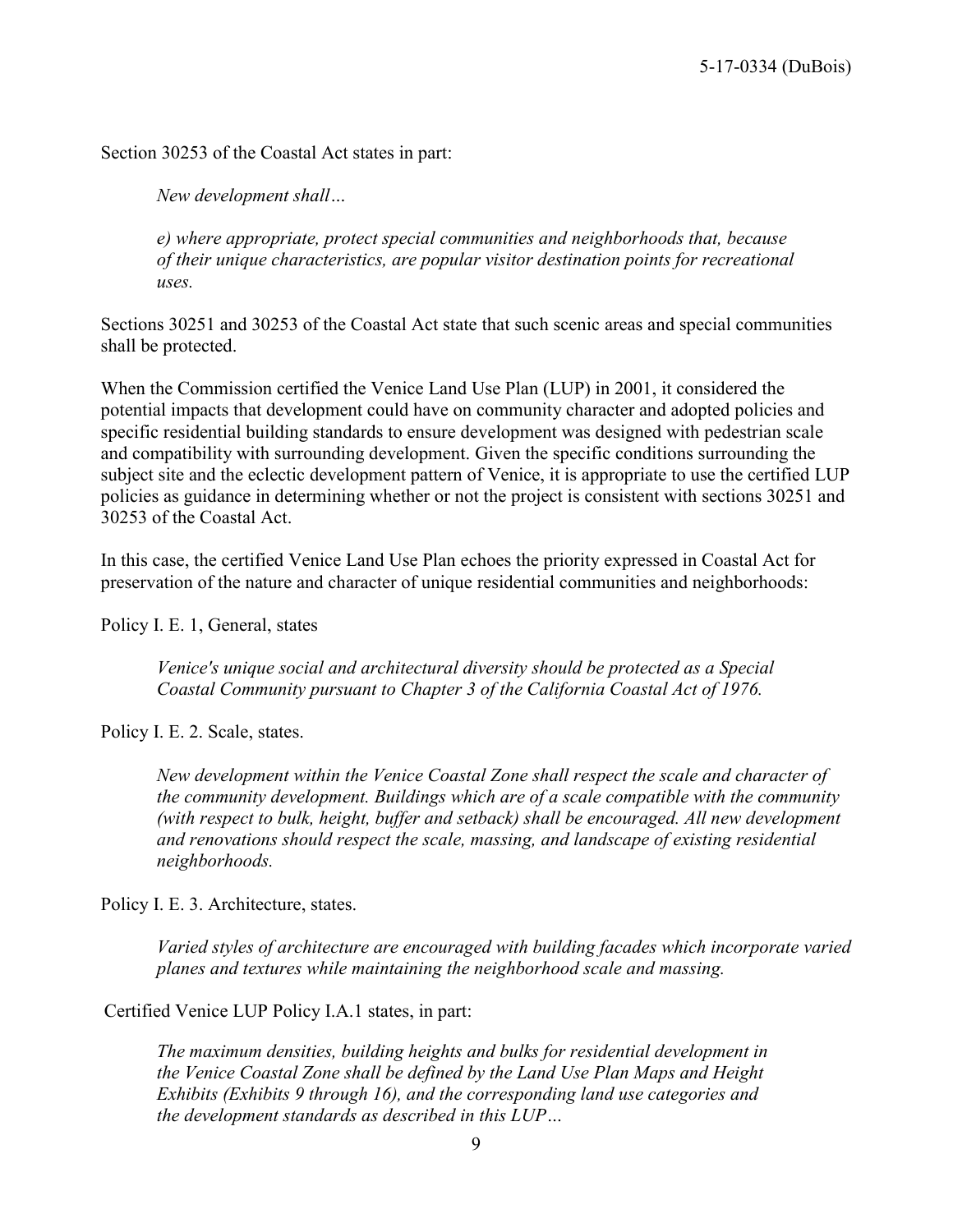*a. Roof Access Structures. Building heights and bulk shall be controlled to preserve the nature and character of existing residential neighborhoods. Residential structures may have an enclosed stairway (roof access structure) to provide access to a roof provided that:* 

*i. The roof access structure shall not exceed the specified flat roof height limit by more than 10 feet;* 

*ii. The roof access structure shall be designed and oriented so as to reduce its visibility from adjacent public walkways and recreation areas;* 

*iii. The area within the outside walls of the roof access structure shall be minimized and shall not exceed 100 square feet in area as measured from the outside walls, and;* 

*iv. All roof access structures shall be setback at least 60 horizontal feet from the mean high tide line of Balboa Lagoon, Venice Canals, Grand Canal, and the inland side of the Esplanade (City right-of-way).* 

*Notwithstanding other policies of this LUP, chimneys, exhaust ducts, ventilation shafts and other similar devices essential for building function may exceed the specified height limit in a residential zone by five feet.* 

Certified Venice LUP Policy I.A.7.c states, in part:

*Height: Oakwood, Milwood, and Southeast Venice: Not to exceed 25 feet for buildings with flat roofs; or 30 feet for buildings utilizing a stepped back or varied roofline. The portion that exceeds 25 feet in height shall be set back from the required front yard one foot for every foot in height above 25 feet. Structures located along walk streets are limited to a maximum of 28 feet. (See LUP Policy I.A.1 and LUP Height Exhibits 13-16).* 

The applicant proposes to demolish a 943 sq. ft., one-story single-family residence and replace it with a two-story, 25 ft. high (with additional 10-foot high roof access structure, for a maximum height of 35 ft.), approximately 3,857 sq. ft. single family dwelling with an attached 422 sq. ft. 2-car garage **[\(Exhibit 2\)](https://documents.coastal.ca.gov/reports/2017/9/th14a/th14a-9-2017-exhibits.pdf)**.

The project site is part of a developed residential neighborhood and is designated R1-1-0 (Low Density Residential) by the Venice Land Use Plan and City of Los Angeles Zoning Code. The subject site is approximately 1/3 of a mile inland of the public beach and 100 feet southeast of the Venice Canals. Although the subject site is adjacent to the historic Venice Canals, the property is recognized under the Venice Land Use Plan as part of the Southeast subarea of Venice and is not designated as a historic resource within the community. Further, SurveyLA, which is used as a guideline for historic resources in the area, also does not consider the property a historic resource.

At the July 12, 2017 Commission meeting, a few members of the public raised concerns regarding the mass, scale and character of the project, asserting that the area is a low density residential neighborhood adjacent to the historic Venice Canals and that the size and height of the proposed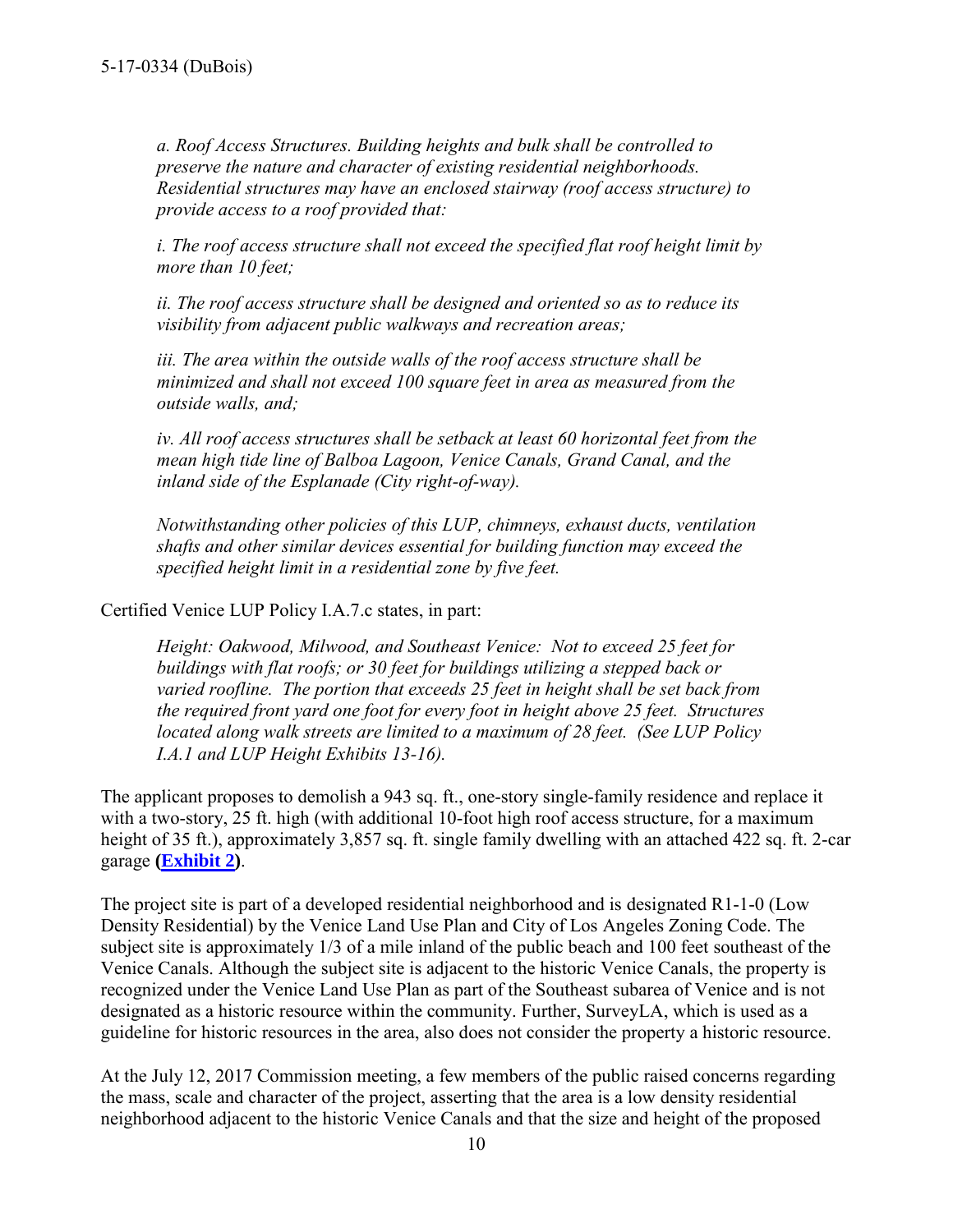structure, including the roof access structure, is inconsistent with the City's zoning code and is out of scale and character with the surrounding neighborhood. However, a close examination of the character of surrounding buildings shows that the proposed project does fit the mass, scale and character of the neighborhood. First, it is a two-story structure in a neighborhood comprised primarily of one-to-two-story residential structures, with may larger three-story houses in the adjacent Venice Canals subarea. Secondly, the front and back of the proposed single family residence meets the setback requirements of the Venice Land Use Plan, as the proposed development will be set back approximately 25 feet from the  $28<sup>th</sup>$  Street (fronting) right-of-way and approximately 15 feet from the rear alley (Court A) right-of-way. The sides of the proposed project will also be set back more than 4 feet from the property line, which is also consistent with City's setback requirements.

The proposed project also conforms to the height limits as set forth in the certified Land Use Plan for Venice: 25 feet for flat-roofed residences and 30 feet for buildings utilizing a stepped back or varied roofline. Devices essential for building function may extend a maximum of 5 feet above the maximum height, and roof access structures can be permitted to exceed the specified flat roof height limit by up to 10 feet with an internal area of no more than 100 sq. ft. Since the proposed project measures 25 ft. in height for a flat roofline, and because the roof access structure on the eastern side of the property is approximately 97 sq. ft. and will exceed the 25-foot flat roof height limit by approximately 10 feet (for a total height of 35 feet), the height of the proposed structure is consistent with the Venice Land Use Plan (**[Exhibit 2](https://documents.coastal.ca.gov/reports/2017/9/th14a/th14a-9-2017-exhibits.pdf)**). Further, the roof access structure is set back an additional 20 ft. from the front yard setback, which is also consistent with the setback limits for roof access structures above 25-ft. under the Venice Land Use Plan.

The applicant has also provided a streetscape analysis which shows that the proposed structure has a greater floor area ratio (FAR) than the properties immediately adjacent to the subject site, but well within the range of FARs in the surrounding neighborhood (**[Exhibit 4](https://documents.coastal.ca.gov/reports/2017/9/th14a/th14a-9-2017-exhibits.pdf)**). Although FAR is not a standard used in the certified LUP to limit building size, the streetscape analysis shows that the average FAR in the surrounding area is .63, with a standard deviation of .30 and a range of .25 to 1.35. Since the proposed project has a FAR of .79, the FAR is within the range of the surrounding neighborhood. The streetscape analysis also shows that that the height of the proposed structure is consistent with the prevailing heights of the surrounding properties.

The proposed project is thus consistent with the mass, scale and character of the existing residential neighborhood, which consists of predominantly one to two-story residential structures, both multiunit residential structures and single-family residences that vary in height between 13 and 30 feet (**[Exhibit 4](https://documents.coastal.ca.gov/reports/2017/9/th14a/th14a-9-2017-exhibits.pdf)**). Immediately adjacent to the subject site are two properties of varying heights: a onestory single-family residence of approximately 14 feet in height on the southwest side and a twostory single-family residence of approximately 30 feet on the northeast side **[\(Exhibits 4](https://documents.coastal.ca.gov/reports/2017/9/th14a/th14a-9-2017-exhibits.pdf) and 5)**. The proposed project also has an articulated front and rear façade, with recessed front and rear doorways on the  $1<sup>st</sup>$  floor and front and rear balconies projecting outwards on the  $2<sup>nd</sup>$  floor. This design provides some articulation by minimizing the box-like design of the proposed development **[\(Exhibits 2](https://documents.coastal.ca.gov/reports/2017/9/th14a/th14a-9-2017-exhibits.pdf) and 5)**.

Given these design specifications, the proposed project is consistent with the relevant Venice Land Use Plan and Coastal Act policies stated above, which emphasize protection of community character by requiring new construction to respect the bulk, height, buffer, and setbacks of buildings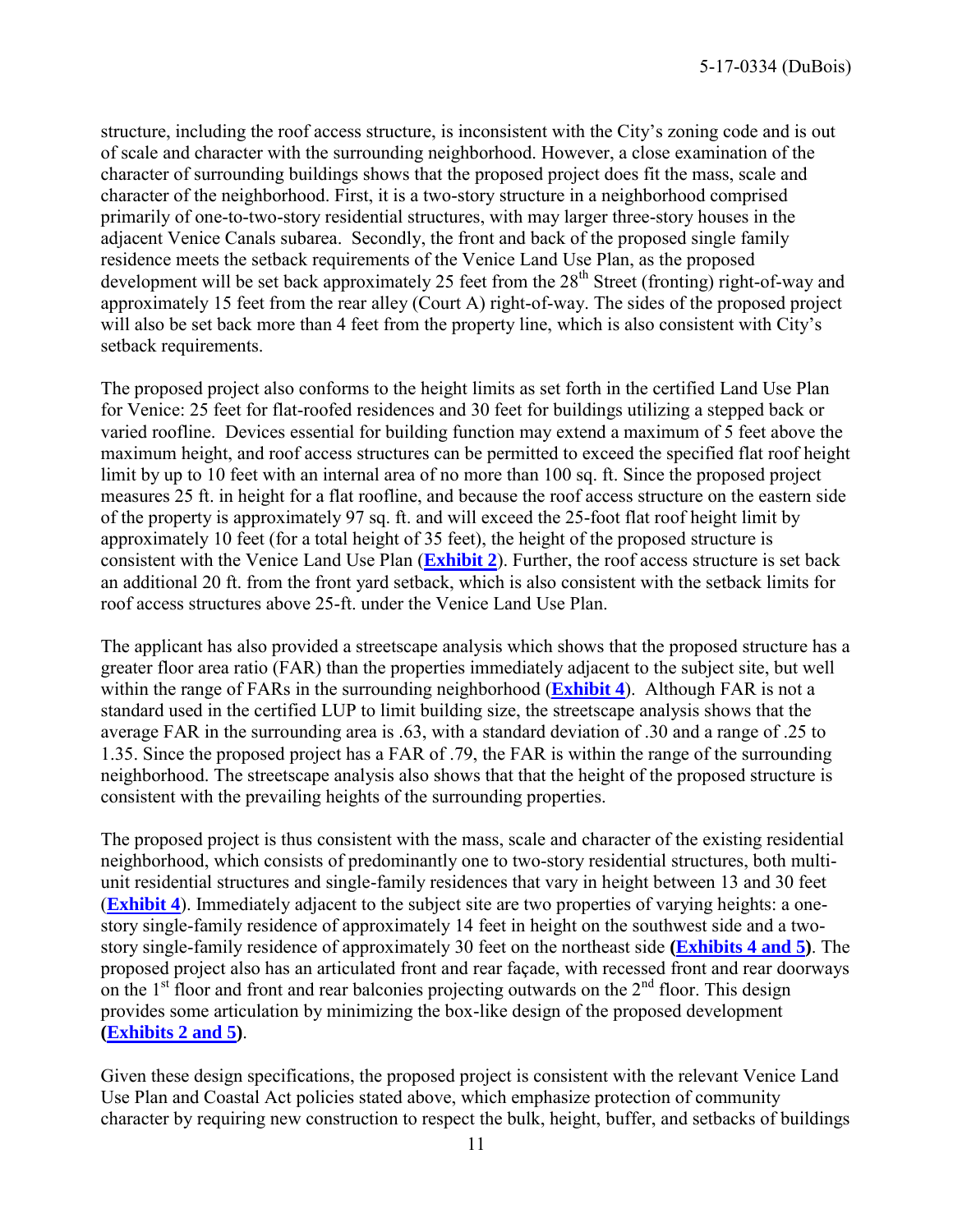in the surrounding neighborhood. For the reasons discussed above, and because the development is located within an existing developed area, as conditioned, the proposed development will be compatible with the character and scale of the surrounding area and will avoid cumulative adverse impacts on visual resources and community character. Therefore, the Commission finds that the development, as conditioned, conforms with Sections 30251 and 30253 of the Coastal Act.

The applicant has also indicated that landscaping is designed in accordance with the Department of Water Resources Model Water Efficient Landscape Ordinance, with the landscape plan featuring drought-tolerant, non-invasive plant species; the incorporation of compost into the landscape area; the use of mulching on exposed soil surfaces of planting areas; and the use of irrigation controllers. The drainage plan features gutters and downspouts which direct water to permeable pavers, planters and to stormwater rain storage tanks for rain water collection to be used for landscape irrigation. The use of permeable pavers, rain gutters, downspouts, and rain barrels is consistent with the City's adopted CALGreen standards and Coastal Act requirements to minimize energy use and preserve water quality.

As required by the Venice Land Use Plan and consistent with previous Commission actions in the area, the proposed project provides three on-site parking spaces, with the attached 2-car garage located at the rear of the property and one uncovered parking space accessed from the rear alley as well. **[Special Condition 1](#page-4-1)** requires the applicant to maintain these three parking spaces on-site over the life of the approved development. **[Special Condition 1](#page-4-1)** also ensures that the applicant undertakes the development in accordance with the approved final plans received on April 24, 2017.

# <span id="page-11-0"></span>**D. WATER QUALITY**

The landscape plan is designed in accordance with the Department of Water Resources Model Water Efficient Landscape Ordinance, with the landscape plan featuring drought-tolerant, noninvasive plant species; the incorporation of compost into the landscape area; the use of mulching on exposed soil surfaces of planting areas; and the use of irrigation controllers. The drainage plan features gutters and downspouts which direct water to permeable pavers, planters and to stormwater rain storage tanks for rain water collection to be used for landscape irrigation. The use of permeable pavers, rain gutters, downspouts, and rain barrels is consistent with the City's adopted CALGreen standards and Coastal Act requirements to minimize energy use and preserve water quality. In order to ensure that water quality is preserved and energy use is minimized over the life of the development, **[Special Condition 2](#page-4-2)** requires the applicant to maintain the rain barrels throughout the life of the development and requires all new landscaping to consist of drought tolerant, non-invasive vegetation irrigated by a drip or microspray system, consistent with previous Commission actions and Governor Brown's executive orders to preserve water.

The proposed development has a potential for a discharge of polluted runoff from the project site into coastal waters. The development, as proposed and as conditioned, incorporates best management practices (BMPs) to minimize the effect of construction and post-construction activities on the marine environment. These BMPs include, but are not limited to, the appropriate management of equipment and construction materials, reducing runoff through the use of rain barrels and permeable surfaces, the use of non-invasive drought tolerant vegetation to reduce and treat the runoff discharged from the site, and for the use of post-construction best management practices to minimize the project's adverse impact on coastal waters. In order to preserve water quality during construction, **[Special Condition 3](#page-4-3)** requires the applicant to implement construction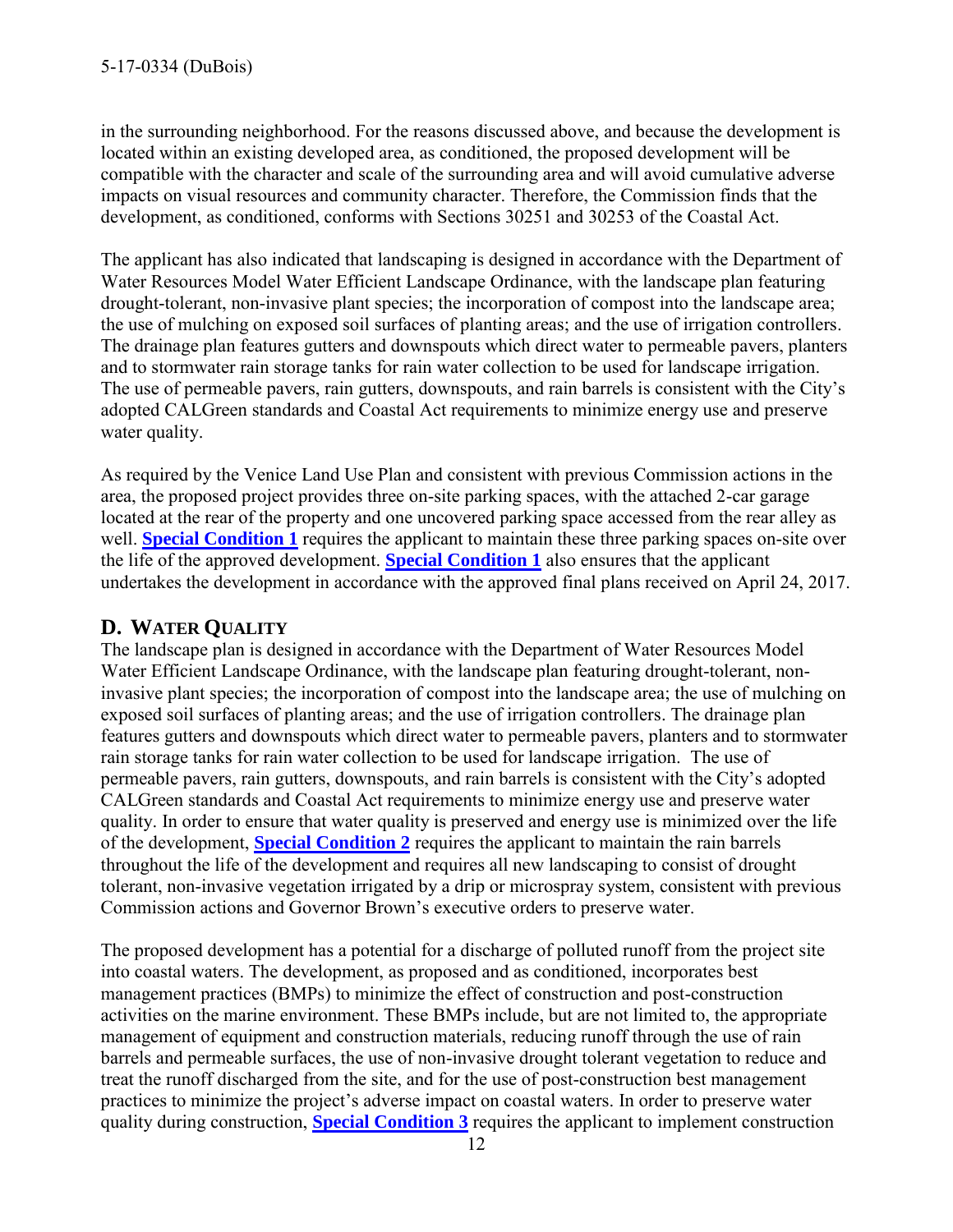best management practices. Therefore, the Commission finds that the proposed development, as conditioned, conforms with Sections 30230 and 30231 of the Coastal Act regarding the protection of water quality to promote the biological productivity of coastal waters and to protect human health.

# <span id="page-12-0"></span>**E. PUBLIC ACCESS**

As conditioned, the proposed development will not affect the public's ability to gain access to, and/or to make use of, the coast and nearby recreational facilities. Adequate on-site parking for the proposed single-family residence is provided by an attached 422 sq. ft. 2-car garage and an uncovered tandem parking space, which is accessed from the rear alley. Therefore, as conditioned, the development conforms with Sections 30210 through 30214, Sections 30220 through 30224, and 30252 of the Coastal Act.

# <span id="page-12-1"></span>**F. LOCAL COASTAL PROGRAM**

Section 30604(a) of the Coastal Act provides that the Commission shall issue a coastal development permit only if the project will not prejudice the ability of the local government having jurisdiction to prepare a Local Coastal Program (LCP) which conforms with Chapter 3 policies of the Coastal Act:

*Prior to certification of the Local Coastal Program, a Coastal Development Permit shall be issued if the issuing agency, or the Commission on appeal, finds that the proposed development is in conformity with the provisions of Chapter 3 (commencing with Section 30200) of this division and that the permitted development will not prejudice the ability of the local government to prepare a local coastal program that is in conformity with the provisions of Chapter 3 (commencing with Section 30200).* 

The City of Los Angeles does not have a certified Local Coastal Program for the Venice area. The City of Los Angeles Land Use Plan (LUP) for Venice was effectively certified on June 14, 2001. The Commission's standard of review for the proposed development is the Chapter 3 policies of the Coastal Act. The certified Venice LUP is advisory in nature and may provide guidance.

As conditioned, the proposed development is consistent with Chapter 3 of the Coastal Act and with the certified Land Use Plan for the area. Approval of the project, as conditioned, will not prejudice the ability of the local government to prepare an LCP that is in conformity with the provisions of Chapter 3 of the Coastal Act.

# <span id="page-12-2"></span>**G. CALIFORNIA ENVIRONMENTAL QUALITY ACT**

Section 13096 Title 14 of the California Code of Regulations requires Commission approval of a coastal development permit application to be supported by a finding showing the application, as conditioned by any conditions of approval, to be consistent with any applicable requirements of the California Environmental Quality Act (CEQA). Section 21080.5(d)(2)(A) of CEQA prohibits a proposed development from being approved if there are feasible alternatives or feasible mitigation measures available which would substantially lessen any significant adverse effect which the activity may have on the environment. The City is the lead agency for CEQA compliance and after preparing an Initial Study, the City issued a CEQA Notice of Exemption (ENV-2016-2105-CE).